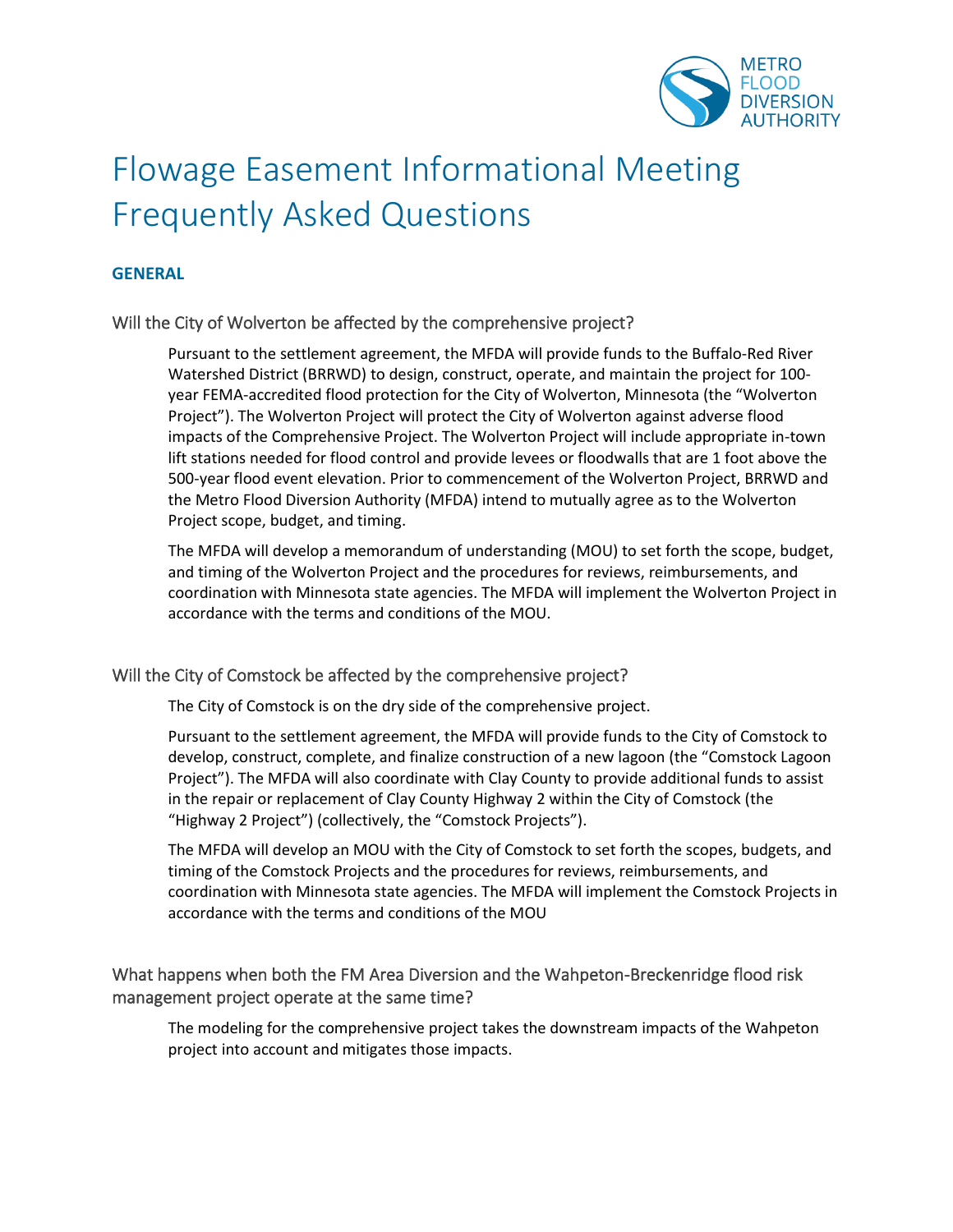# What level was the flood of 2009?

In 2009, the Red River set a record in Fargo-Moorhead, cresting at 40.82 feet. According to the latest hydrology, at the Fargo gage, the 2009 flood was approximately a 50-year flood event. South of the Metro area, at other gage locations, the flood event may have been smaller or larger.

# If I choose to sell my land to the MFDA, who will be in charge of the hunting rights?

Generally, while the land is owned by the MFDA, it is leased out to farmers, and those farmers typically have the responsibility to control access and hunting permissions per the terms of their lease agreements.

## What is your deadline for flowage easements and other negotiations?

Flowage easement negotiations need to be completed by the end of 2022.

## What happens if the MFDA were to dissolve in the future?

The obligations of the MFDA would fall back onto its member entities, which include Cass County, Clay County, the City of Fargo, the City of Moorhead, and Cass County Joint Water Resource District, pursuant to the terms of the Joint Powers Agreement forming the MFDA.

## Are the acquisitions publicly viewable or private once completed?

Once fully executed, the flowage easements will be recorded with the county recorder and available to the public.

## Will there be any changes in drainage once the Southern Embankment is added?

Local drainage patterns on farmlands immediately adjacent to the Southern Embankment will be modified as part of the design and construction of each reach of the Southern Embankment. Large drainage ditches will be common on each side of the Southern Embankment. The drainage patterns farther south in the Upstream Mitigation Area (UMA) will not be changed by the comprehensive project.

# The 100-year floodplain in the Fargo-Moorhead area has been raised several times since the 1970s. Does that mean the diversion will need to be raised, as well?

The comprehensive project was designed under the parameters agreed to with the Governors' Task Force. Potential floodplain changes that are regulated by FEMA will be evaluated in collaboration with the U.S. Army Corps of Engineers (USACE) and the MFDA. While we cannot predict the future, the comprehensive project has been designed to provide fightable protection up to a 500-year flood event.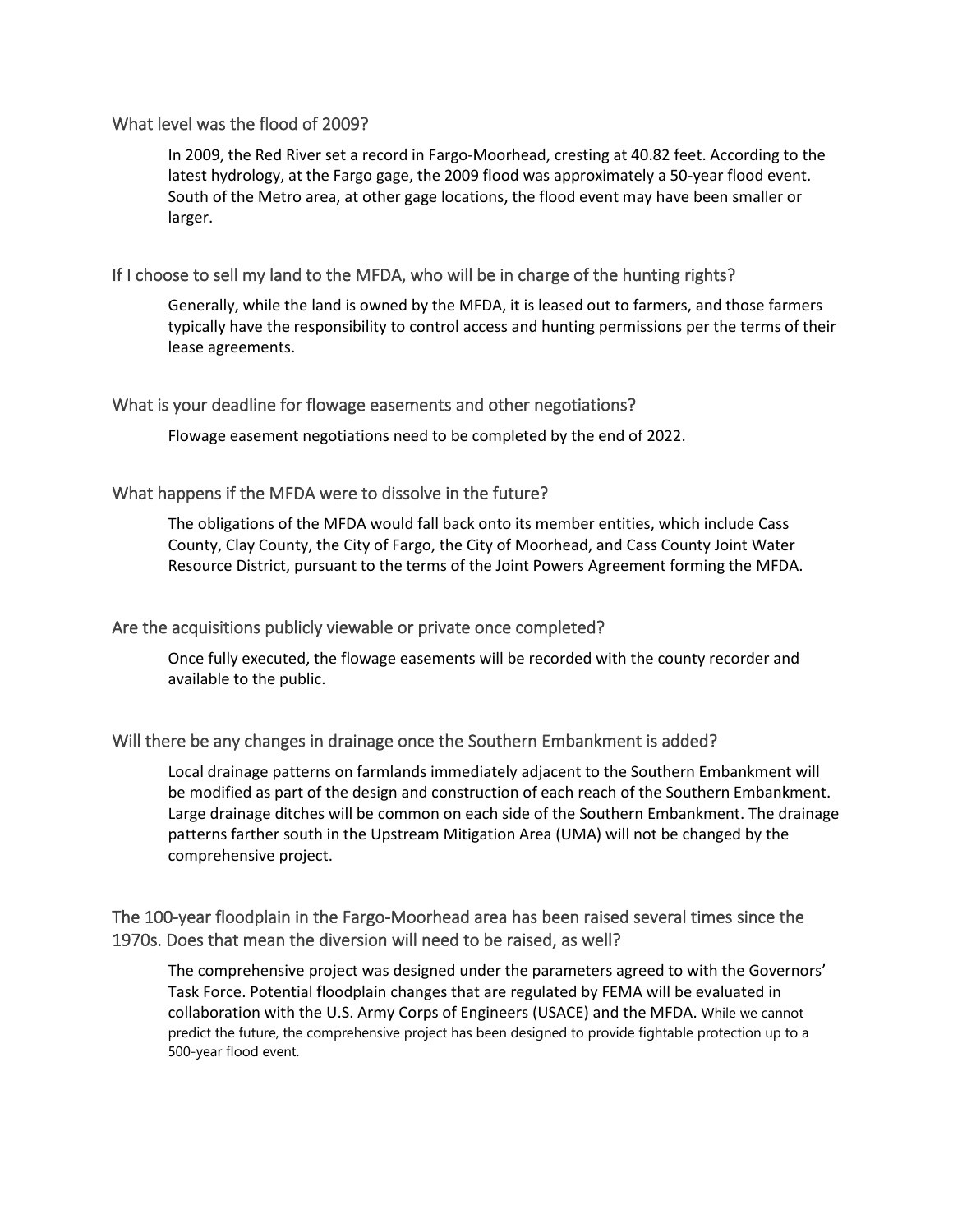## **DEBRIS CLEANUP**

# How will the details of the Post-Operation Debris Cleanup and Restoration Program be established?

The MFDA will create and support a subcommittee to adaptively manage debris cleanup and non-structural property damage repair, remediation, and/or restoration. The subcommittee will include agricultural producers from the UMA along with MFDA representatives.

## Will I be able to burn excess debris that ends up on my land after the water recedes?

Debris left behind from flooding will likely be variable with each flood event. We expect a variety of options will be available for removal and disposal of the debris. The options may include tilling the material into the soil, burning the material, picking up and removing the material, or other options.

The debris cleanup programs talks about "assisting." Does that mean that the landowners are required to do some of the cleanup?

The program was modeled after a city's "cleanup week" where residents move unwanted items to the curb to be picked up by the city.

The operating provisions of the Post-Operation Debris Cleanup and Restoration Program will be established with the assistance of the subcommittee.

## Who will make up the Alternative Dispute Resolution Board?

The Alternative Dispute Resolution Board was created as an independent board to hear claims by persons against the MFDA alleging their real property was physically damaged by operation of the comprehensive project. The Alternative Dispute Resolution Board is not intended to be the sole remedy for disputes, and persons claiming to be affected by the operation of the project may use other administrative or judicial remedies, if available.

The Alternative Dispute Resolution Board is not intended to address claims relating to alleged negligence of the MFDA, its contractors, agents, officers, employees, or designees. The members of the Alternative Dispute Resolution Board will be three randomly selected, impartial hearing officers.

A resolution establishing the Alternative Dispute Resolution Board is available on the comprehensive project website [\(www.fmdiversion.gov\)](http://www.fmdiversion.gov/).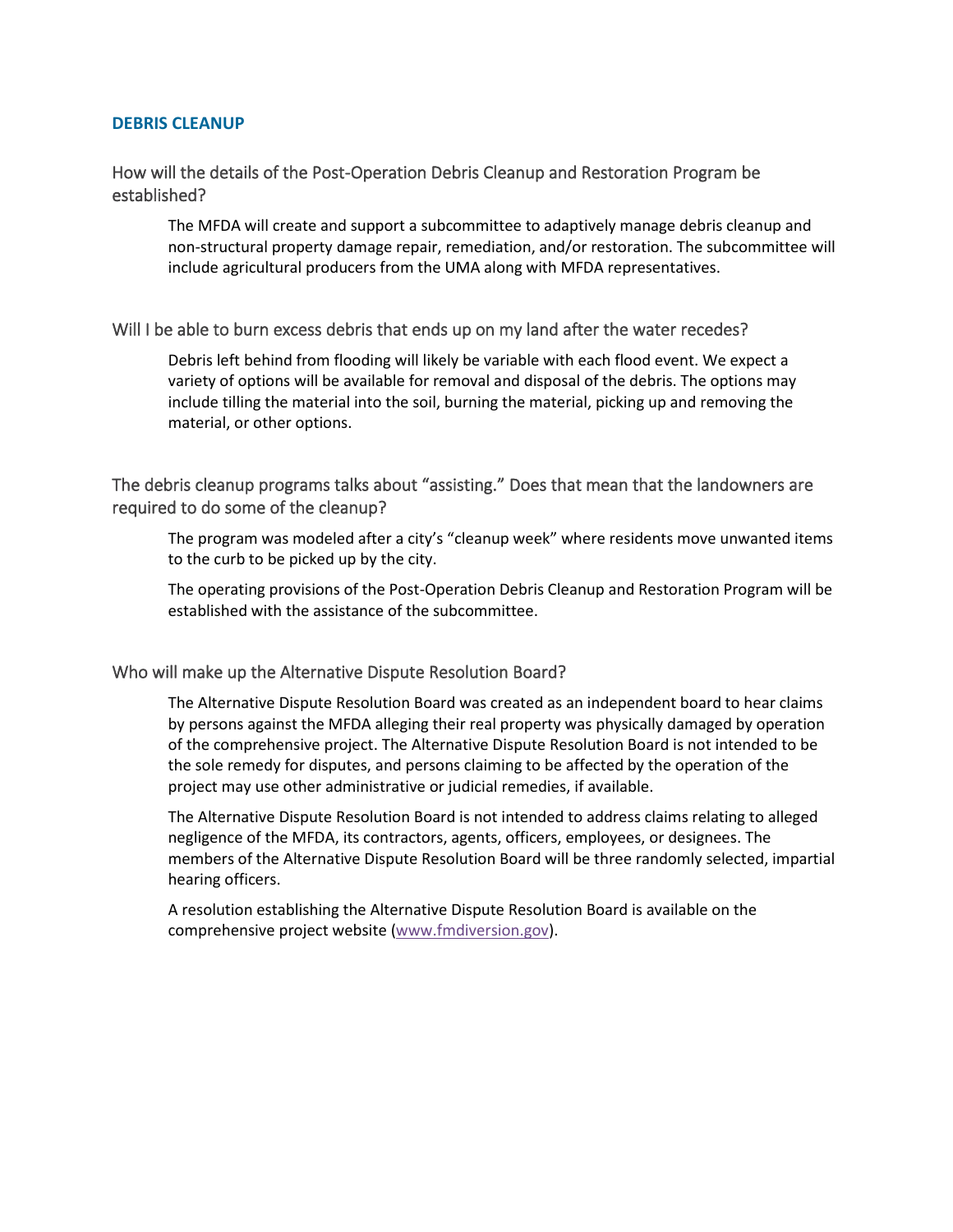## **FLOWAGE EASEMENTS**

#### Is my flowage easement payment taxable?

Individuals need to consult with their tax professional. We cannot answer that for each specific scenario. Landowners need to make specific requests to have 1031 or 1033 tax exchange language in the Agreement to Acquire a Flowage Easement.

## Who is the landowner's point of contact when negotiating the flowage easement payments?

Each property owner has an assigned land agent working for Cass County Joint Water Resource District in North Dakota or the Moorhead Clay County Joint Powers Authority in Minnesota. The land agents are the primary point of contact for the property owners throughout the negotiations process.

Who is paying the legal fees for production of the Agreement to Acquire Flowage Easement, Flowage Easements, closing documents, etc.?

Cass County Joint Water Resource District in North Dakota and the Moorhead Clay County Joint Powers Authority in Minnesota have engaged attorneys and closing agents to prepare the Agreements to Acquire a Flowage Easement, the easement document, and the closing documents. Cass County Joint Water Resource District and Moorhead Clay County Joint Powers Authority will pay their own attorneys and closing agents.

## How were the equations and calculations for diminution percentages developed?

The equations and calculations were prepared by Crown Appraisals, Inc. Crown Appraisals started work in 2018 by researching and studying farmland sales in the Red River valley, along the Mississippi River in Missouri, and along the Missouri River in Iowa and Nebraska. The appraiser analyzed the farmland sales to determine the impacts of flooding and flowage easements.

More information about the flowage easement appraisal process, including the Phase 1 and Phase 1B reports, can be found on the comprehensive project website [\(www.fmdiversion.gov\)](http://www.fmdiversion.gov/).

#### How will you handle units where only a portion of the land requires a flowage easement?

The MFDA is required to purchase a flowage easement in the four mitigation zones. The MFDA is not required to purchase flowage easements outside of the mitigation zones. A legal description (metes and bounds description) for the flowage easement will be prepared when the easement area does not cover the entire parcel.

If a property owner feels that additional mitigation is needed because of unique situations on a specific parcel, the property owner should work with their land agent to present those concerns.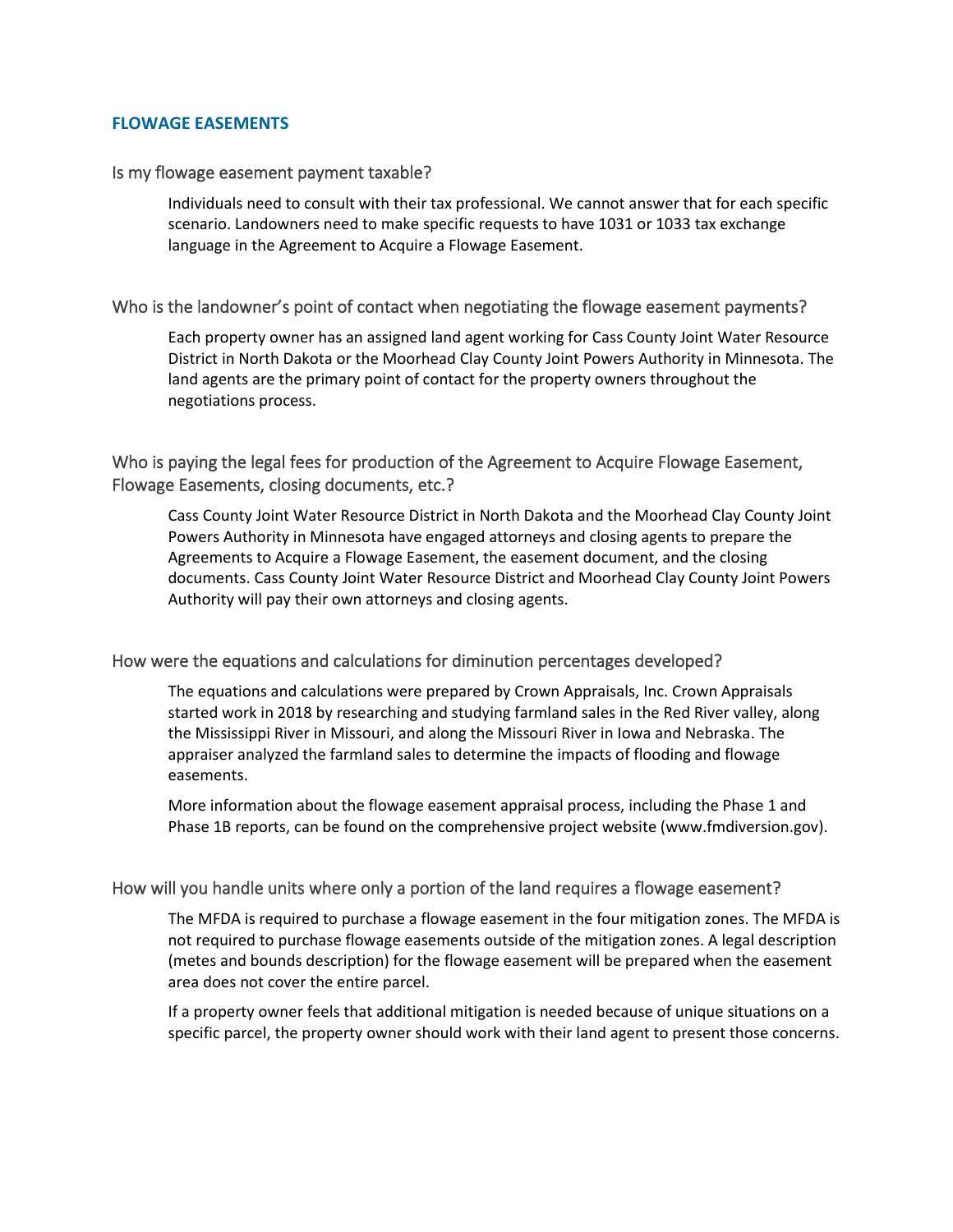I bought land along the Sheyenne River in the 1980s, and due to a federal rule, I was not able to get a loan from the Bank of North Dakota (BND) for the acres of land that had a flowage easement. The BND considered the land to be already federal land. Is this something that will impact our land in the future? Or using land as collateral?

Each lender will have their own process for determining lending limits, but nothing in the flowage easement prohibits using the property for farming or being able to use the property for collateral in lending.

## Will the value of different types of land be reflected in my flowage easement payment?

Yes, our appraisers have comparable sale data for many types of properties in the area, including pasture, wetland, farmland, woodland, etc.

## **CROP INSURANCE**

How does Supplemental Crop Insurance avoid affecting my Actual Production History (APH)?

Per the settlement agreement, the growing season Supplemental Crop Loss Program and the Prevent Plant Crop Insurance Program provided by the MFDA must stipulate that a producer's APH yield is not adversely affected by a reduced yield caused by the comprehensive project operation. The crop insurance program shall include a provision/rider that Risk Management Agency shall not include yields in their calculation for any year in which the comprehensive project operates.

The MFDA is drafting a policy for the supplemental crop insurance programs and intends to have the draft policy available in late 2022.

## Is my APH protected if the project causes a summer flooding event that affects my yield?

Yes, there will be provisions to protect this, along with spring flood events.

# Is there something spelled out in the flowage easement that guarantees the supplemental crop loss insurance benefit will continue for eternity?

Yes, the MFDA has written language into the flowage easement referencing both the supplemental crop insurance programs and the debris cleanup program.

# Is there a way of ensuring that the supplemental crop insurance will continue to receive adequate funding?

The MFDA is committed to provide the supplemental crop insurance programs per the settlement agreement. In addition, the conditions from the Dam Safety and Public Waters Work Permit 2018-0819 issued by the Minnesota Department of Natural Resources requires that the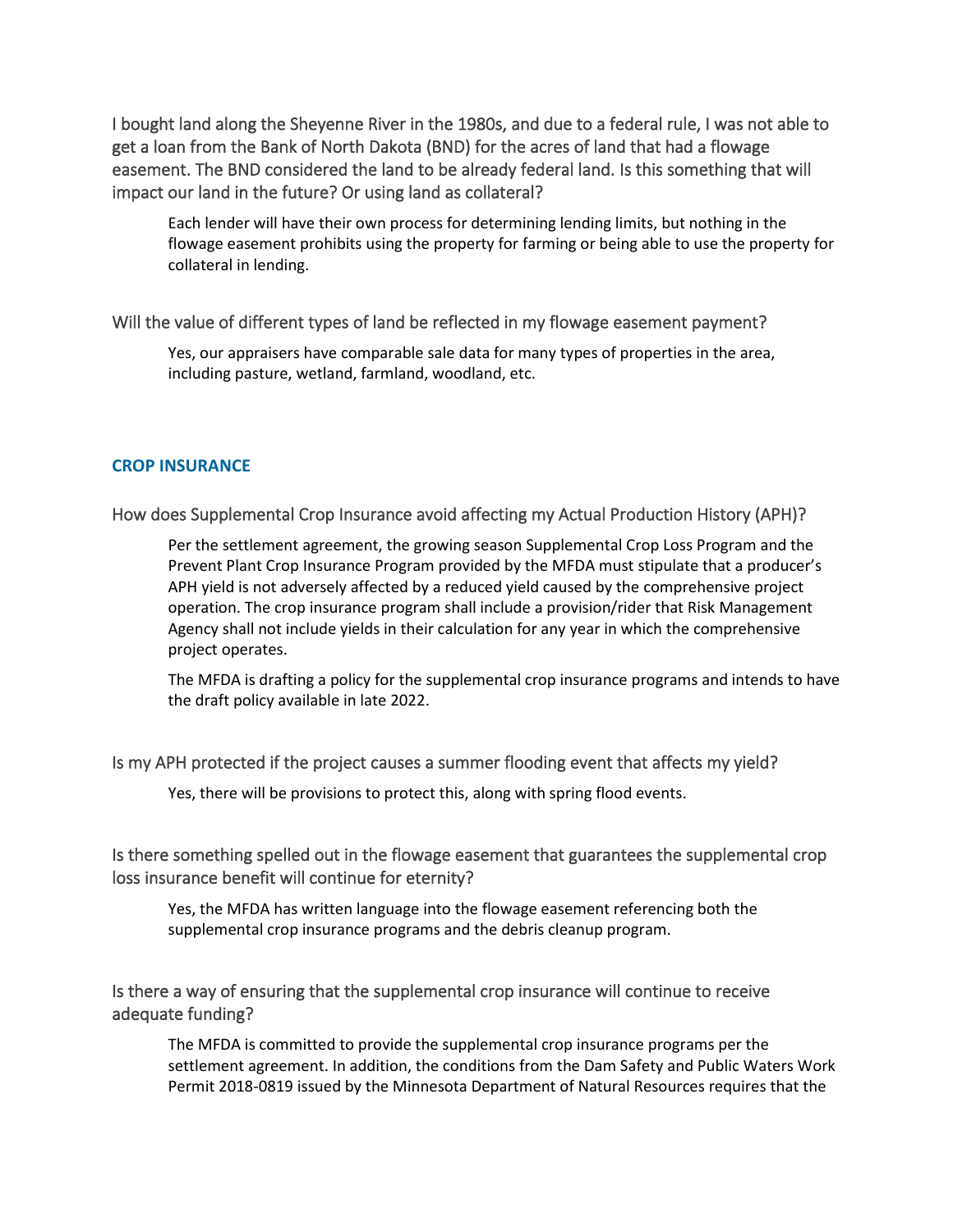MFDA provide a financial analysis that demonstrates that the MFDA has created the necessary reserve fund to compensate for crop loss.

What if the diversion gates open up before the final planting date, but do not leave farmers enough time for the fields to dry out and be planted before the deadline?

The MFDA recognizes that the floodwaters will need time to recede and the fields will need adequate time to dry before planting can occur, so the supplemental crop insurance would cover the farmer in this scenario.

The MFDA's goal with the supplemental crop insurance programs is to create a product that protects farmers for the increased risk that the comprehensive project causes, but does not impact the level of traditional coverage the farmers purchase each year.

## At what levels do the supplemental crop loss coverage policies cover?

The supplemental prevent plant policy will match the same level of traditional coverage that the farmer purchased for the year. The growing season supplemental crop loss policy will provide 100 percent coverage.

The federal crop insurance program typically changes every 5 years. What happens to this supplemental program if the federal program changes?

The MFDA has committed to make adjustments over time, as necessary and in conjunction with changes to federal crop insurance.

# What happens if congress eliminates federal crop insurance? Does that let the MFDA off of the hook for providing protection to farmers?

The MFDA is committed to protecting landowners and ag producers in the area.

## Who pays for the supplemental crop insurance?

The MFDA will pay the premiums for the supplemental crop insurance program. There is no cost for farmers or landowners.

## Who will fund the Operation and Maintenance (O&M) for the FM Area Diversion?

Excess sales tax will cover most O&M expenses, along with stormwater maintenance fees from the city of Moorhead.An assessment district could be used for maintenance costs. The MFDA will be responsible for O&M of the Southern Embankment and Upstream Mitigation Area.